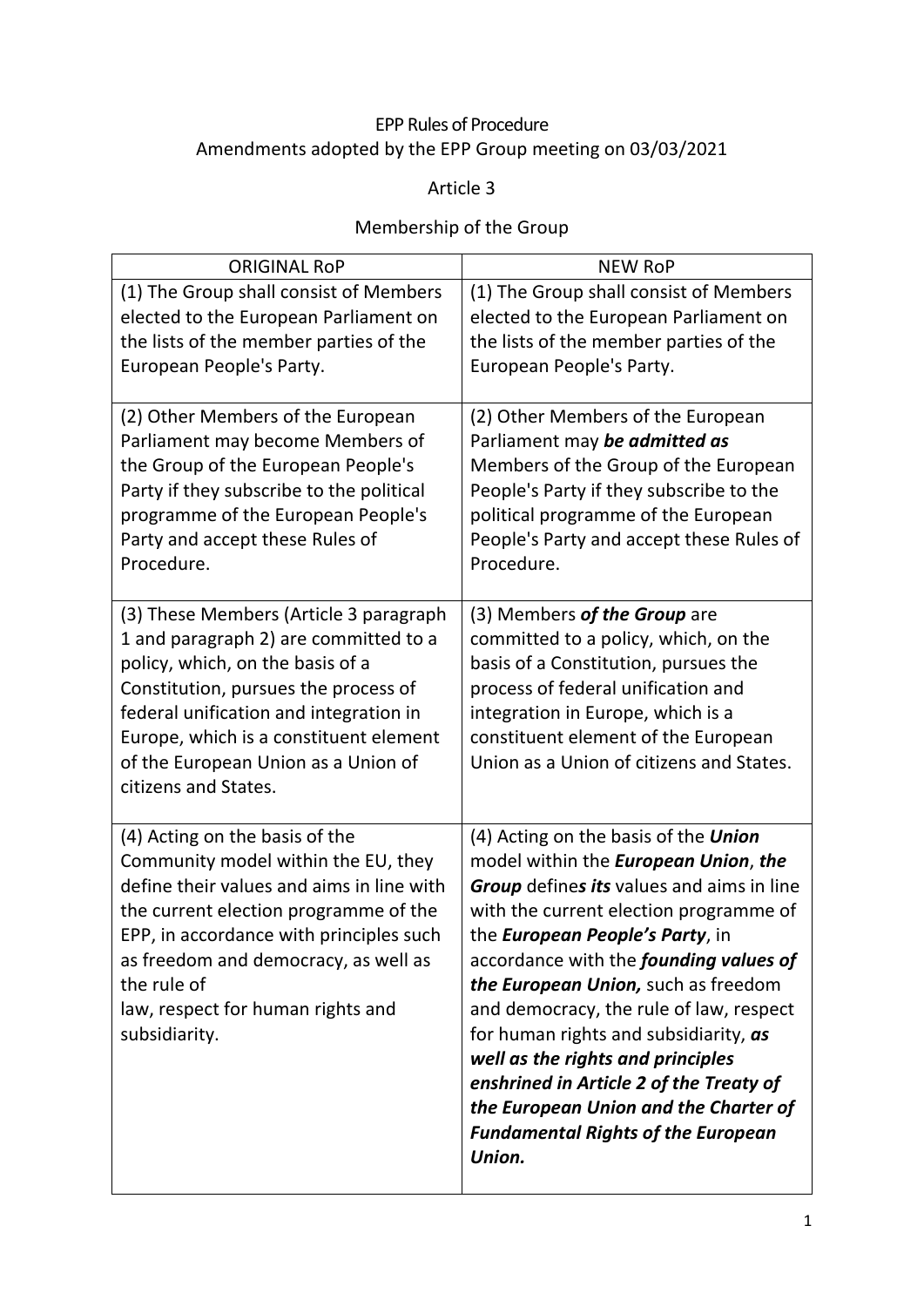| (5) The Group is a parliamentary           |
|--------------------------------------------|
| formation well anchored in the Rules of    |
| Procedure of the European Parliament.      |
| Members of the Group shall respect the     |
| <b>Rules of the Parliament, ensure the</b> |
| spirit of mutual respect among             |
| Members and serve the will of the          |
| Group in public.                           |
|                                            |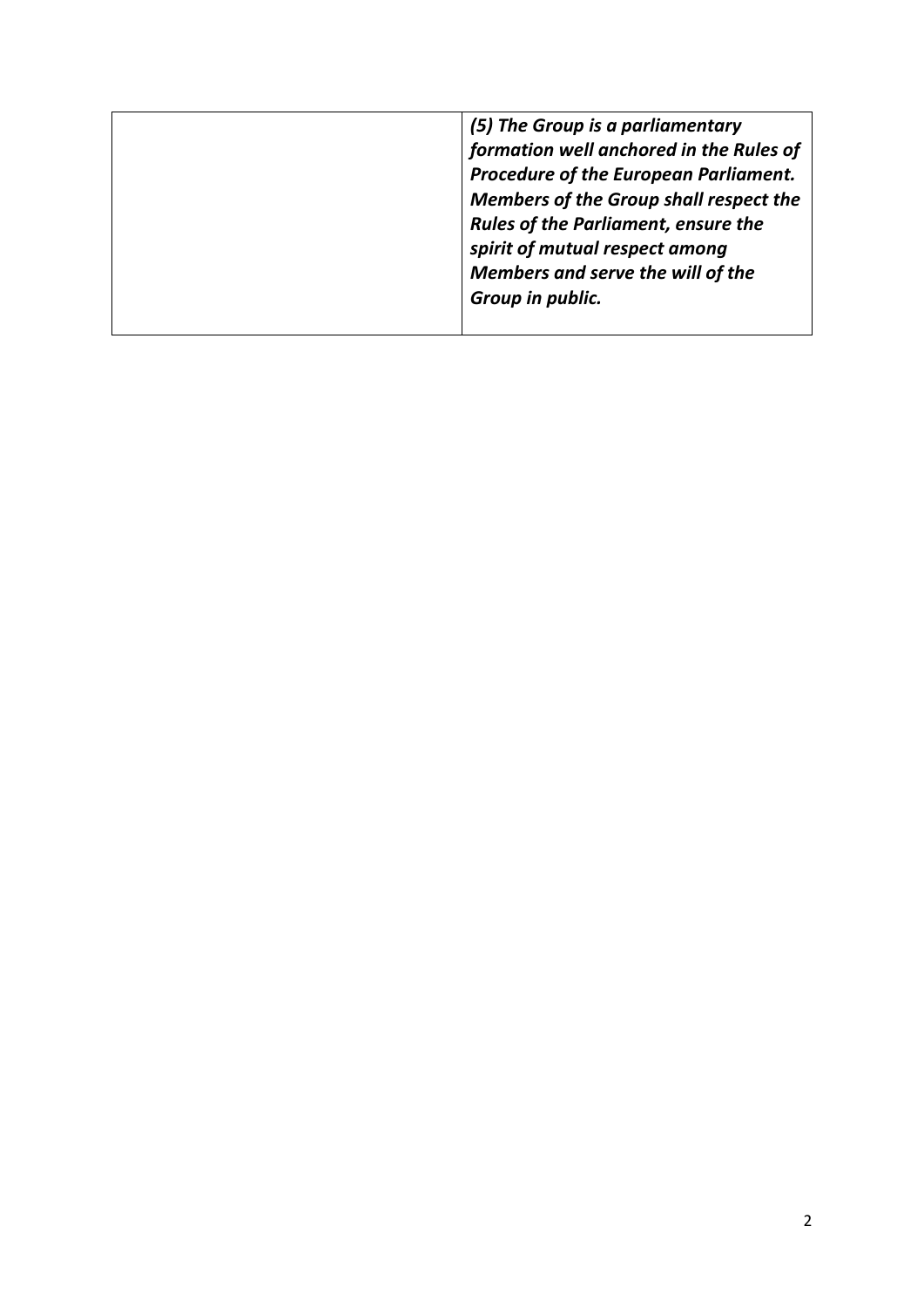## Admission of Members

| <b>ORIGINAL RoP</b>                                                                                                                                                                                                                                                                                                               | <b>NEW RoP</b>                                                                                                                                                                                                                                                                                                                                                                                                                                                                                 |  |
|-----------------------------------------------------------------------------------------------------------------------------------------------------------------------------------------------------------------------------------------------------------------------------------------------------------------------------------|------------------------------------------------------------------------------------------------------------------------------------------------------------------------------------------------------------------------------------------------------------------------------------------------------------------------------------------------------------------------------------------------------------------------------------------------------------------------------------------------|--|
|                                                                                                                                                                                                                                                                                                                                   | (New paragraph requires renumbering<br>of Article)                                                                                                                                                                                                                                                                                                                                                                                                                                             |  |
|                                                                                                                                                                                                                                                                                                                                   | (1) In accordance with Article 3<br>paragraph 1, Members elected to the<br><b>European Parliament on the lists of the</b><br>member parties of the European<br>People's Party shall be Members of the<br>Group.                                                                                                                                                                                                                                                                                |  |
|                                                                                                                                                                                                                                                                                                                                   | (2) Whenever the European People's<br>Party admits a new member party, the<br><b>Members elected to the European</b><br>Parliament on its lists shall also be<br><b>Members of the Group.</b>                                                                                                                                                                                                                                                                                                  |  |
| (1) Decisions according to Article 3<br>paragraph 2 and Article 4 on the<br>admission of Members have to be<br>supported by the majority of Group<br>Members.<br>The delegation/delegations of the<br>Members elected in the same Member<br>State as the applicant shall be consulted<br>at least 14 days prior to that decision. | (3) Decisions according to Article 3<br>paragraph 2 and Article 4 on the<br>admission of Members have to be duly<br><i>motivated and supported by the</i><br>majority of votes cast, constituting the<br>majority of the component Members of<br>the Group. Members of the same<br>Member State as the applicant shall be<br>informed at least 14 days prior to that<br>decision. Members may request a<br>debate on the implications of the<br>applications at least 7 days before a<br>vote. |  |
| (2) Each new Member shall sign two<br>copies of the Declaration of Constitution<br>of the Group. One copy shall be passed<br>by the Group secretariat to the<br>Secretary-General of the European<br>Parliament; the other shall be preserved<br>in the Group records.                                                            | (4) Each new Member shall sign two<br>copies of the Declaration of Constitution<br>of the Group. One copy shall be passed<br>by the Group secretariat to the<br>Secretary-General of the European<br>Parliament; the other shall be preserved<br>in the Group records.                                                                                                                                                                                                                         |  |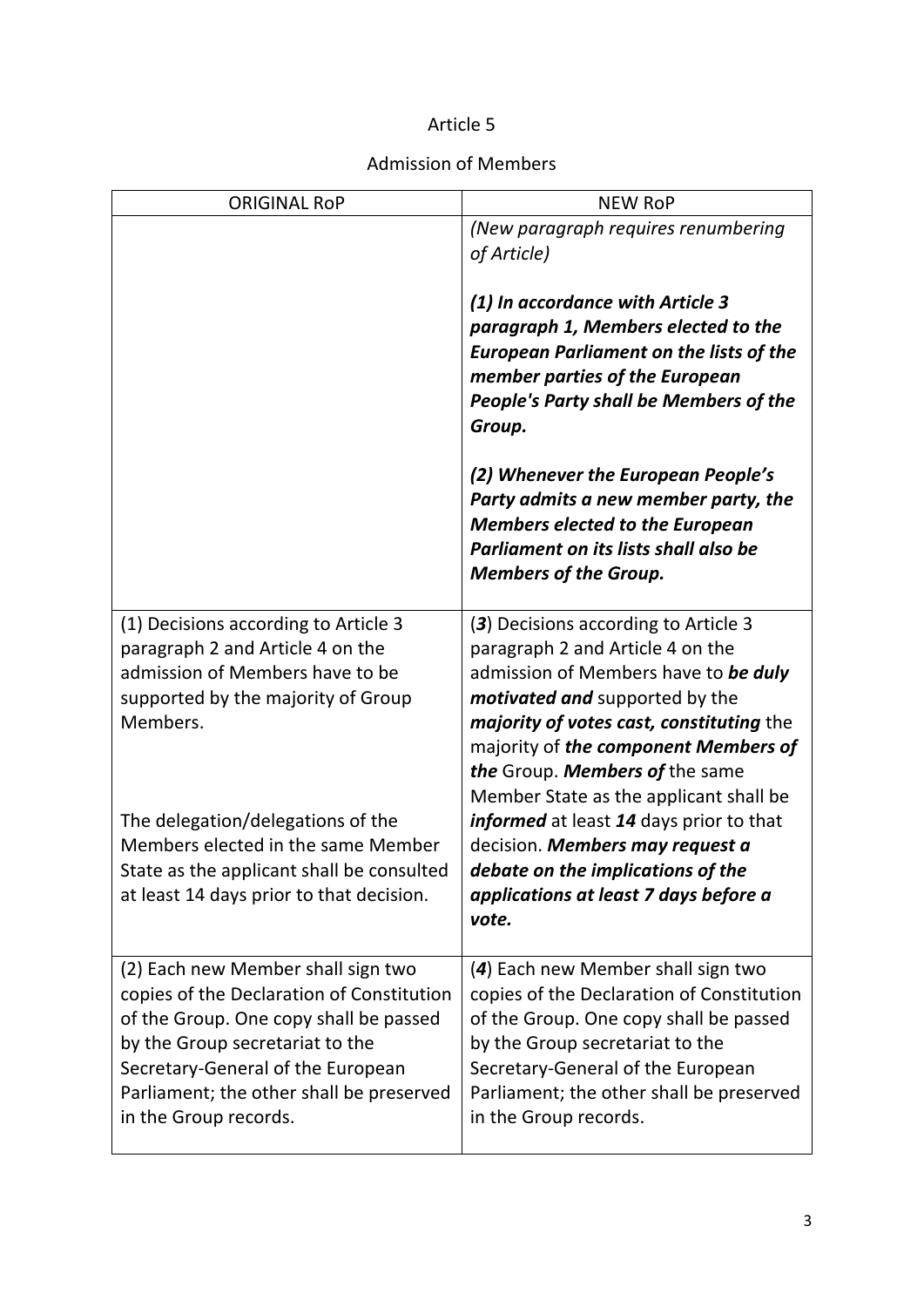## Termination of Membership

| <b>ORIGINAL ROP</b>                        | <b>NEW RoP</b>                                |  |
|--------------------------------------------|-----------------------------------------------|--|
| (1) Membership or allied membership of     | (1) Membership or allied membership of        |  |
| the Group shall end on the termination     | the Group shall end on the termination        |  |
| of a Member's appointment to the           | of a Member's appointment to the              |  |
| European Parliament or on resignation.     | European Parliament or on resignation.        |  |
|                                            |                                               |  |
| (2) The Group's Plenary Assembly can       | (2) The Group's Plenary Assembly may          |  |
| decide upon the exclusion of a Member      | decide, in a duly motivated way, upon         |  |
| of the Group by secret ballot.             | the exclusion of a Member or Members          |  |
|                                            | of the Group by secret ballot.                |  |
|                                            | A proposal for exclusion from the             |  |
|                                            | Group may be made by the Presidency           |  |
|                                            | or by a group of Members representing         |  |
|                                            | at least 15% of the component                 |  |
|                                            | <b>Members of the Group out of at least 4</b> |  |
|                                            | delegations.                                  |  |
| A proposal for exclusion from the Group    | (3) The proposal for exclusion from the       |  |
| has to be submitted to all Members of      | Group shall be duly motivated and             |  |
| the Group in writing at least three days   | submitted to all Members of the Group         |  |
| before the vote. The Group shall hear      | in writing at least three days before the     |  |
| the opinion of the Members of the same     | vote.                                         |  |
| nationality as the Member in question.     |                                               |  |
|                                            | The Group shall hear the <b>Member or</b>     |  |
|                                            | Members concerned, as well as                 |  |
|                                            | Members of the same Member State              |  |
|                                            | before the vote.                              |  |
| The decision is taken by a two-thirds      |                                               |  |
| majority of votes cast. The decision shall | The decision is taken by a two-thirds         |  |
| be valid if at least half the Members      | majority of votes cast, constituting at       |  |
| have participated in the vote.             | least a majority of the component             |  |
|                                            | <b>Members of the Group. In determining</b>   |  |
|                                            | whether a two-thirds majority is              |  |
|                                            | reached, no account shall be taken of         |  |
|                                            | abstentions.                                  |  |
|                                            | (4) Where the European People's Party         |  |
|                                            | terminates the membership of a                |  |
|                                            | member party, the Presidency shall            |  |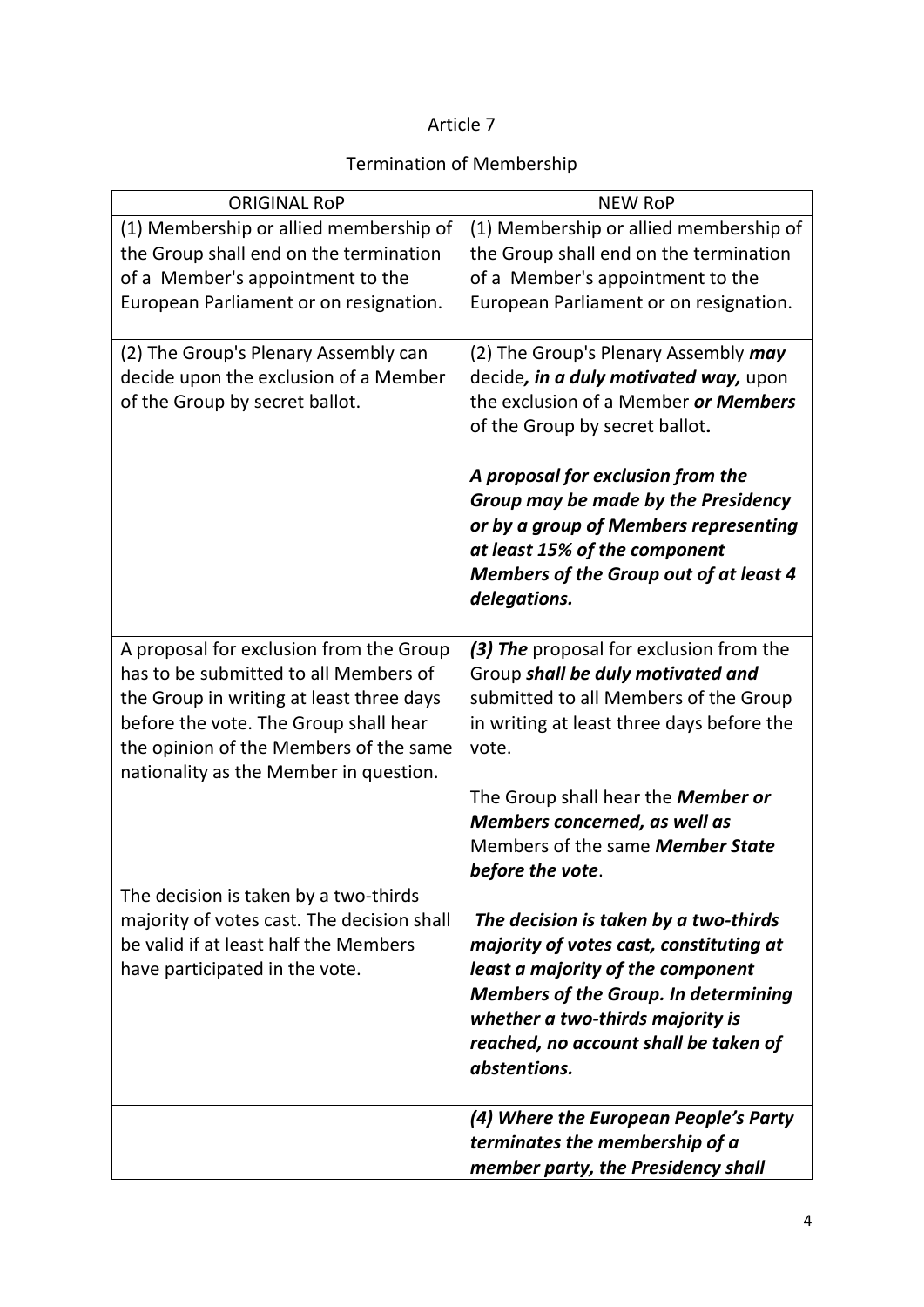| present a proposal regarding the<br>membership in the Group of the<br><b>Members of the delegation belonging</b><br>to that party. In this case, the decision<br>on their exclusion from the Group shall<br>be taken by a majority of votes cast,<br>constituting the majority of the<br>component Members of the Group. |
|--------------------------------------------------------------------------------------------------------------------------------------------------------------------------------------------------------------------------------------------------------------------------------------------------------------------------|
| (5) An excluded Member shall be<br>entitled to ask for readmission<br>provided that the requirements<br>established in Article 3 are fulfilled.<br>Readmission shall be subject to the<br>provisions laid down in Article 5<br>paragraph 2.                                                                              |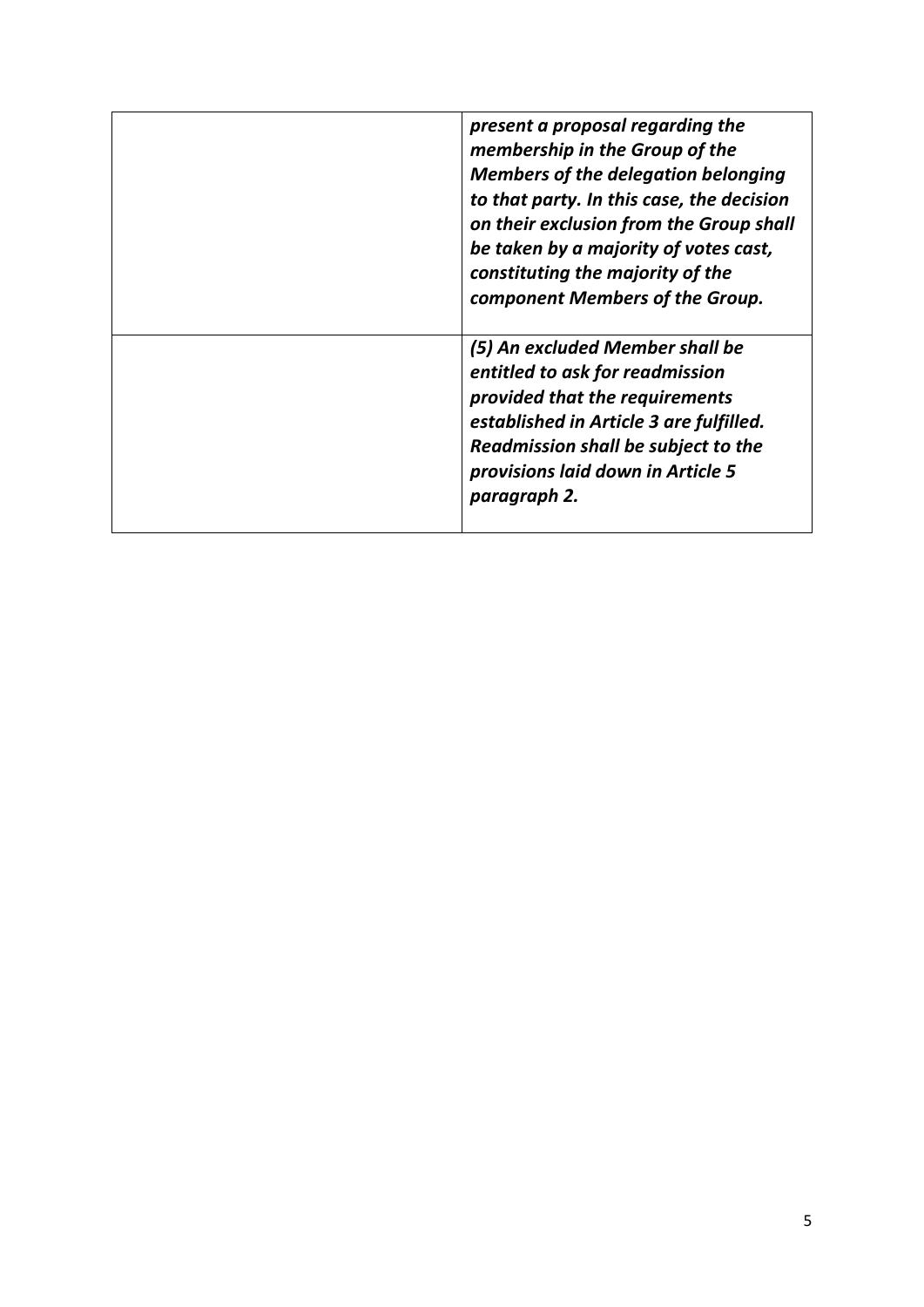## *Article 7 Bis*

| <b>ORIGINAL RoP</b> | <b>NEW RoP</b>                                                                                                                                                                                                                                                        |
|---------------------|-----------------------------------------------------------------------------------------------------------------------------------------------------------------------------------------------------------------------------------------------------------------------|
|                     | (1) The rights of a Member may be<br>temporarily suspended.                                                                                                                                                                                                           |
|                     | (2) The Group's Plenary Assembly may<br>decide, in a duly motivated way, upon<br>the suspension of the rights of a<br><b>Member or Members of the Group by</b><br>secret ballot.                                                                                      |
|                     | (3) A proposal for the suspension of<br>rights may be made by the Presidency<br>or by a group of Members representing<br>at least 15% of the Members of the<br>Group out of at least 4 Delegations.                                                                   |
|                     | (4) The proposal for suspension of<br>rights shall be duly motivated and<br>submitted to all Members of the Group<br>in writing at least three days before the<br>vote.                                                                                               |
|                     | The Group shall hear the Member or<br>Members concerned, as well as<br><b>Members of the same Member State</b><br>before the vote.                                                                                                                                    |
|                     | (5) The decision is taken by a two-thirds<br>majority of votes cast, constituting at<br>least a majority of the component<br><b>Members of the Group. In determining</b><br>whether a two-thirds majority is<br>reached, no account shall be taken of<br>abstentions. |
|                     | (6) The decision to suspend shall specify<br>the reasons and the period of the<br>suspension. The decision may be<br>revised or revoked at any time. The<br>decision to revise, revoke or prolong a                                                                   |

# *Suspension of rights of a Member of the Group*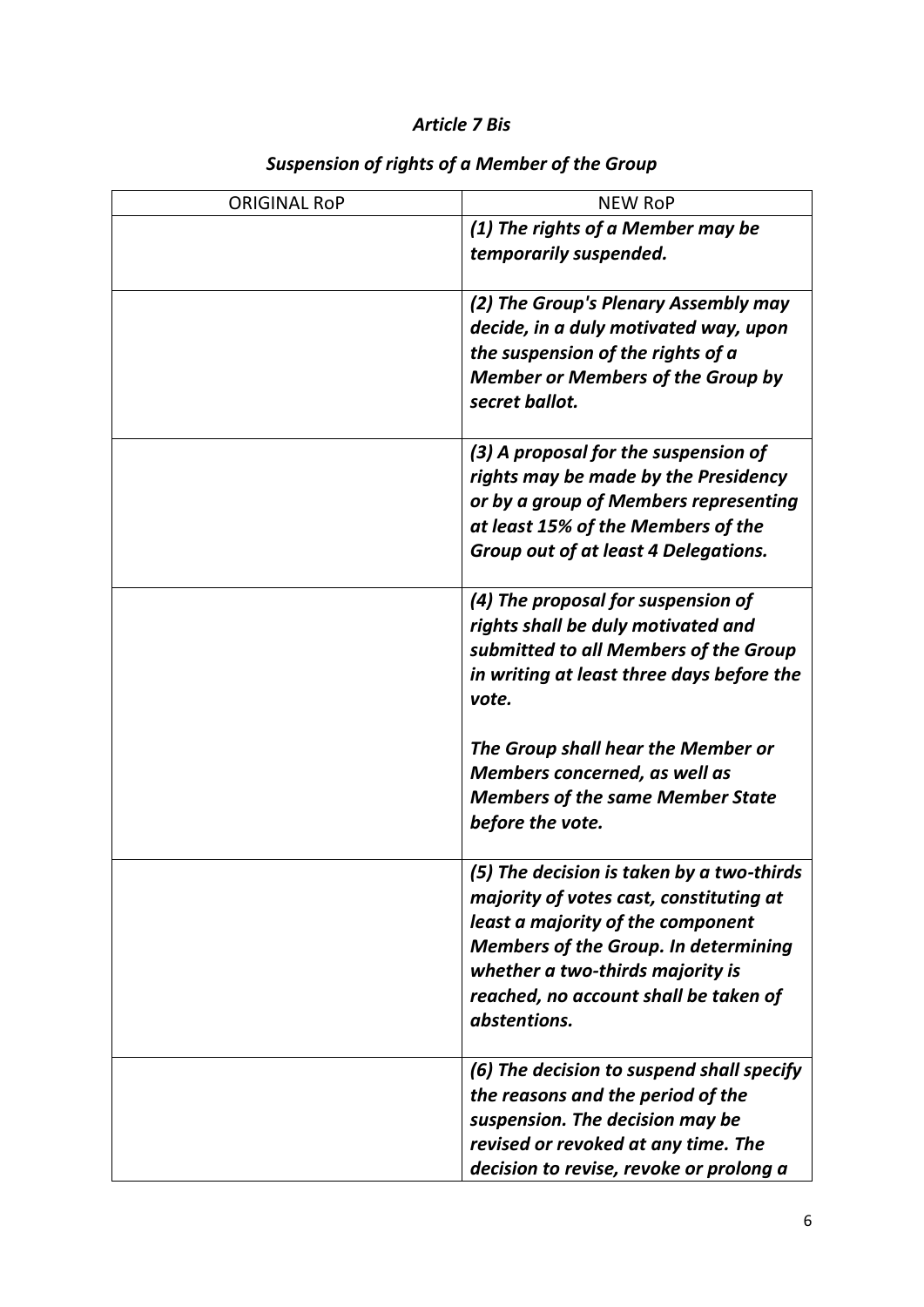| suspension shall be adopted if it is<br>supported by a majority of votes cast,<br>constituting the majority of the<br>component Members of the Group. In<br>any case, the decision of suspension<br>ceases to be effective at the end of the<br>parliamentary term. |
|---------------------------------------------------------------------------------------------------------------------------------------------------------------------------------------------------------------------------------------------------------------------|
| (7) Whilst respecting their essential<br>rights as Members of the European<br><b>Parliament, Members whose rights</b><br>have been suspended shall immediately<br>be precluded from the following rights<br>that belong to them as Members of the<br>Group:         |
| (i) Active participation in Group<br>meetings and activities or in any vote<br>or any other decision of the Group's<br><b>Plenary Assembly;</b>                                                                                                                     |
| (ii) Speaking in plenary, committee or<br>other parliamentary activities on<br>behalf of the Group. Provided that the<br><b>Presidency shall ensure that their</b><br>speaking rights as Members of the<br><b>European Parliament are not curtailed;</b>            |
| (iii) Holding any elected position within<br>the Group or being nominated by the<br>Group for any elected position within<br>the European Parliament;                                                                                                               |
| (iv) Being nominated for any<br>rapporteurship or shadow<br>rapporteurship on behalf of the Group;                                                                                                                                                                  |
| (8) Where the European People's Party<br>suspends the membership of a member<br>party, the Presidency shall present a<br>proposal regarding the position in the<br><b>Group of the Members of the</b><br>delegation belonging to that party. In                     |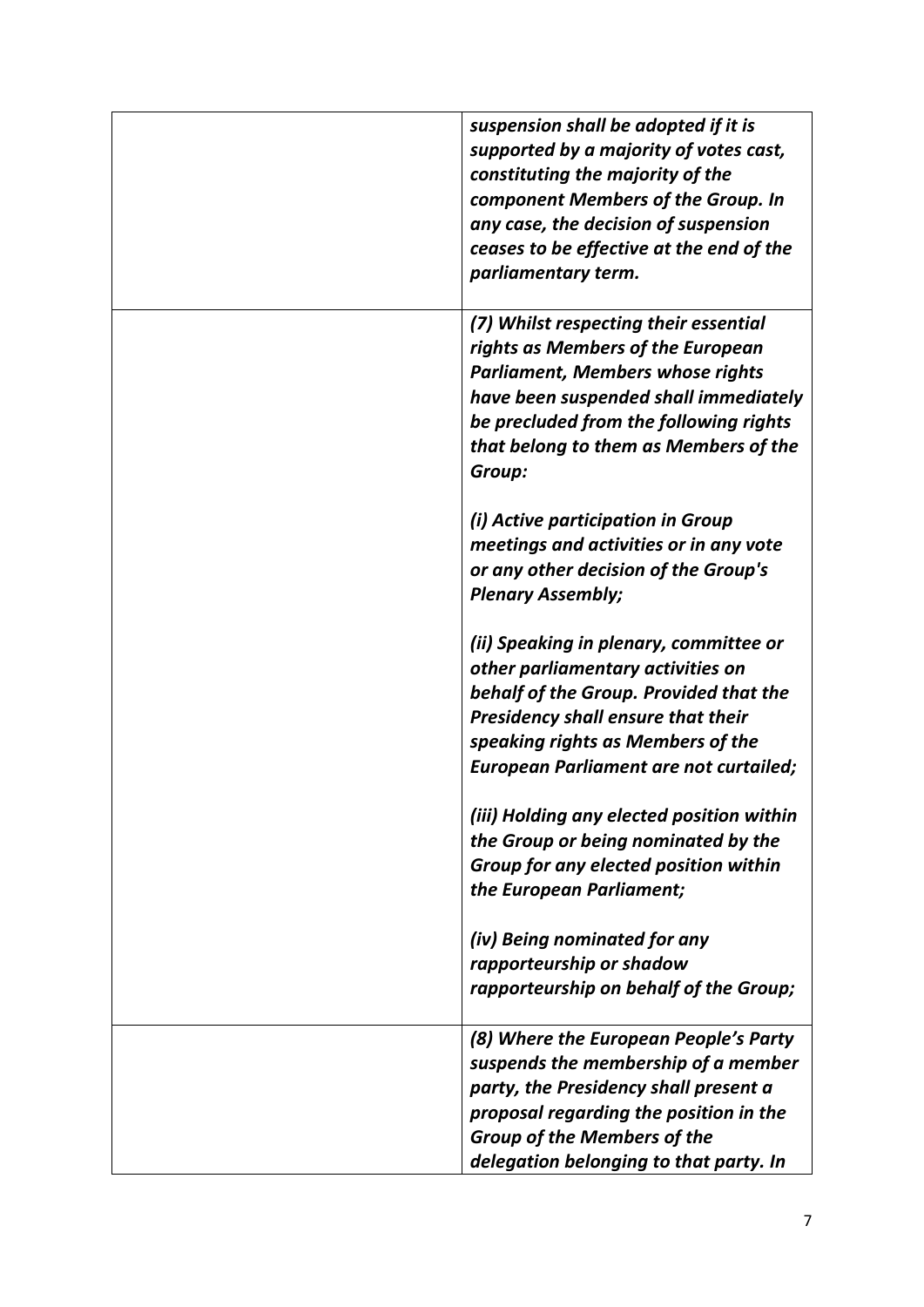*this case, the decision on the suspension of their rights as Members of the Group shall be taken by a majority of votes cast, constituting a majority of the component Members of the Group. It shall have the effect of suspending the rights of the Members concerned, as defined in this Article. The decision to revise, revoke or prolong suspension of rights in the Group shall also be taken by a majority of votes cast, constituting a majority of the component Members of the Group. In any case, the decision of suspension ceases to be effective at the end of the parliamentary term.*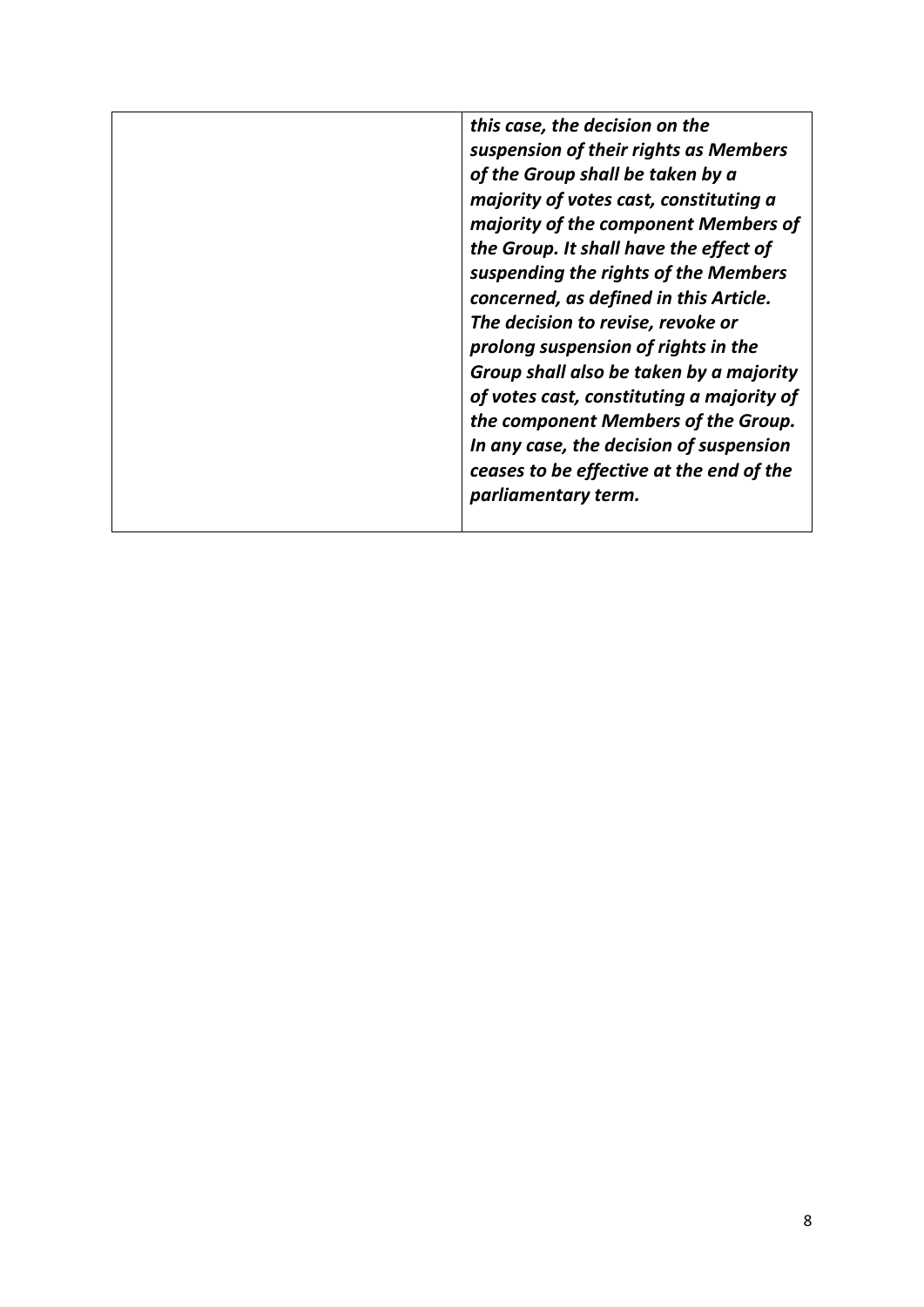#### Responsibilities of the Group Plenary Assembly

| <b>ORIGINAL ROP</b>              | <b>NEW RoP</b>                         |
|----------------------------------|----------------------------------------|
| The Plenary Assembly shall:      | The Plenary Assembly shall:            |
| (a) Decide on admission and      |                                        |
| termination of membership of the | (a) Decide on admission, suspension of |
| Group;                           | rights and termination of membership   |
|                                  | of the Group;                          |

#### Article 12

# Responsibilities of the Presidency

| <b>ORIGINAL ROP</b>                      | NEW RoP                                                                  |
|------------------------------------------|--------------------------------------------------------------------------|
| The Presidency shall be responsible for: | The Presidency shall be responsible for:                                 |
|                                          |                                                                          |
|                                          | (h bis) Tabling a proposal for<br>suspension of rights and for exclusion |
|                                          | of a Member or Members of the Group.                                     |
|                                          |                                                                          |

#### *Article 19bis*

#### *Remote voting*

| ORIGINAL ROP | NEW RoP                                                                                      |
|--------------|----------------------------------------------------------------------------------------------|
|              | $\mathsf I$ All organs of the Group shall be able to<br>take their decisions by remote vote. |

#### Article 32

#### Modifications of the Rules of Procedure

| <b>ORIGINAL ROP</b>                        | NEW RoP                                     |
|--------------------------------------------|---------------------------------------------|
| Amendments to the Rules of Procedure       | <b>Amendments to the Rules of Procedure</b> |
| may be adopted by a two-thirds             | may be adopted by a two-thirds              |
| majority of votes cast. The decision shall | majority of votes cast, constituting at     |
| be valid if at least half the Group        | least a majority of the component           |
| Members have participated in the vote.     | <b>Members of the Group. In determining</b> |
|                                            | whether a two-thirds majority is            |
|                                            | reached, no account shall be taken of       |
|                                            | abstentions.                                |